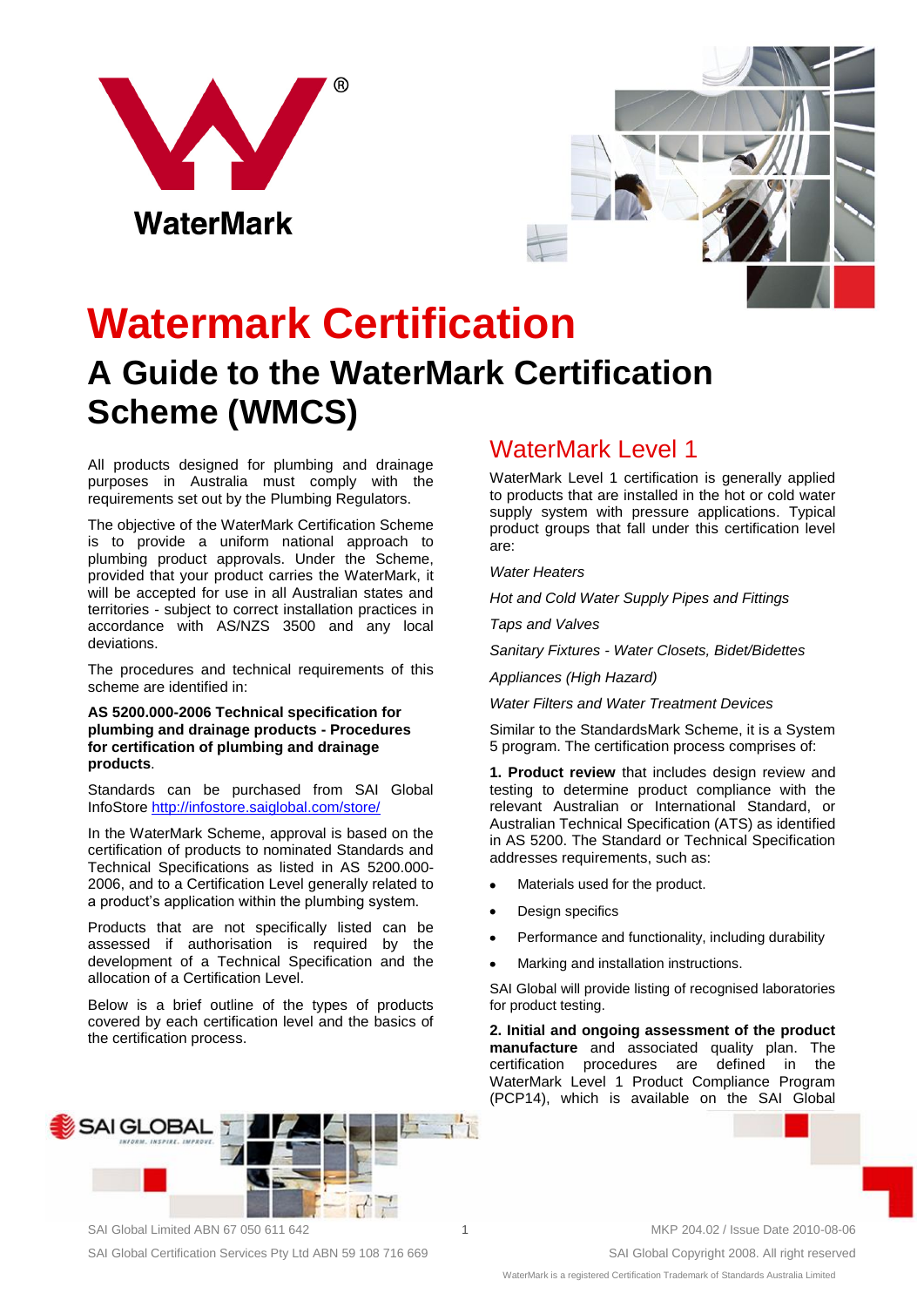



# **Watermark Certification**

## **A Guide to the WaterMark Certification Scheme (WMCS)**

website[:http://www.saiglobal.com/product](http://www.saiglobal.com/product-certification/downloads/)[certification/downloads/](http://www.saiglobal.com/product-certification/downloads/)

## WaterMark Level 2

WaterMark Level 2 certification is generally applied to products that are installed in the sanitary and drainage system. Typical product groups that fall under this certification level are:

#### *Sanitary and Drainage Pipes and Fittings*

#### *Sanitary and Drainage Valves*

#### *Appliances (Low/Medium Hazard)*

The certification process includes design and product information review and product testing as in the WaterMark Level 1 Certification. However, as no assessment of the manufacturing processes is involved, the Certificate has an expiry date. As part of the renewal process for a further period, a reassessment process applies, and this normally requires further testing.

#### **Certification Process for Products that do not fall into AS5200 categorie**

When the product is not specifically listed in AS 5200.000 separate procedures are in place to establish whether certification is required, the Standard that may be applicable and the appropriate certification level.

Full details of these procedures can be found in AS 5200.000 or via contacting SAI Global.

#### **Timing**

The timing to achieve certification depends largely on how well prepared you are to implement the process.



For a simple WaterMark Level 2 certification, a certificate can be issued within 2-3 weeks from the time you submit a complete complying test report (from SAI Recognised Laboratory) and other technical documentation.

For WaterMark Level 1 certification, the time frame depends on the length of time required for product testing and your readiness for assessment of the manufacturing processes. Normally the process takes 3-6 months.

#### **Fees**

Fees vary in accordance with the level of certification required, the product type, the number of products requiring certification, and the location and size of the site/s of manufacture (WaterMark Level 1). The Fees will be quoted upon request from SAI Global.

### SAI Global Expertise

SAI Global Product Services has offered certification services since the 1960s. A product certification audit specifically focuses on the product's compliance to its specification and/or relevant Standard.

SAI Global certifies to almost 500 different product Standards and has over 3,000 certified licensees.

Successful certification enables the Manufacturer to apply the certification mark and stated Standard on the product, as evidence of independent verification of compliance.

All SAI Global Technical Managers, Client Managers and Auditors demonstrate high levels of knowledge, skill and experience in a range of certification programs and auditing competencies. SAI Global primarily utilises full time permanent staff, so that they are more readily available to meet our clients'



SAI Global Certification Services Pty Ltd ABN 59 108 716 669 SAI Global Copyright 2008. All right reserved

WaterMark is a registered Certification Trademark of Standards Australia Limited